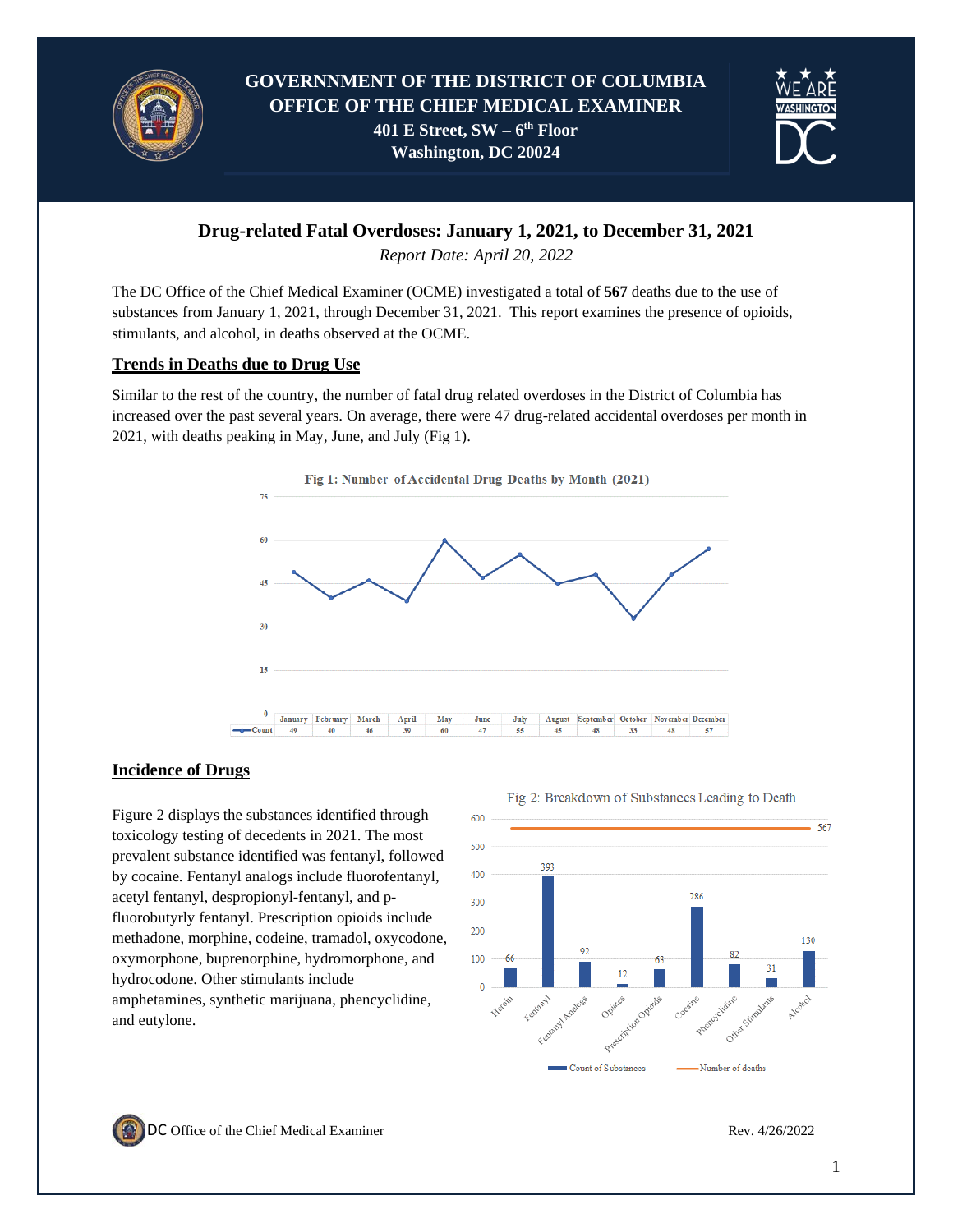### **Demographics**

#### Age

Approximately **59%** of all fatal drug overdoses occurred among adults between the ages of 50-69 years old (Fig 3). Deaths due to drug use were most prevalent among people ages 50 to 59 (n= 30%)

Fig 3: Accidental Drug Deaths by Age Group



#### Race and Ethnicity

Overall, **488** or **86%** of all drug-related deaths were among Blacks (Fig 4). This trend is consistent with opioid-related deaths.

#### Fig 4: Accidental Drug Deaths by Race and Ethnicity



#### **Gender**

Fatal drug overdoses were most common amongst Males (72%) (Fig 5).





\* 1 Transgender female

450

400 350